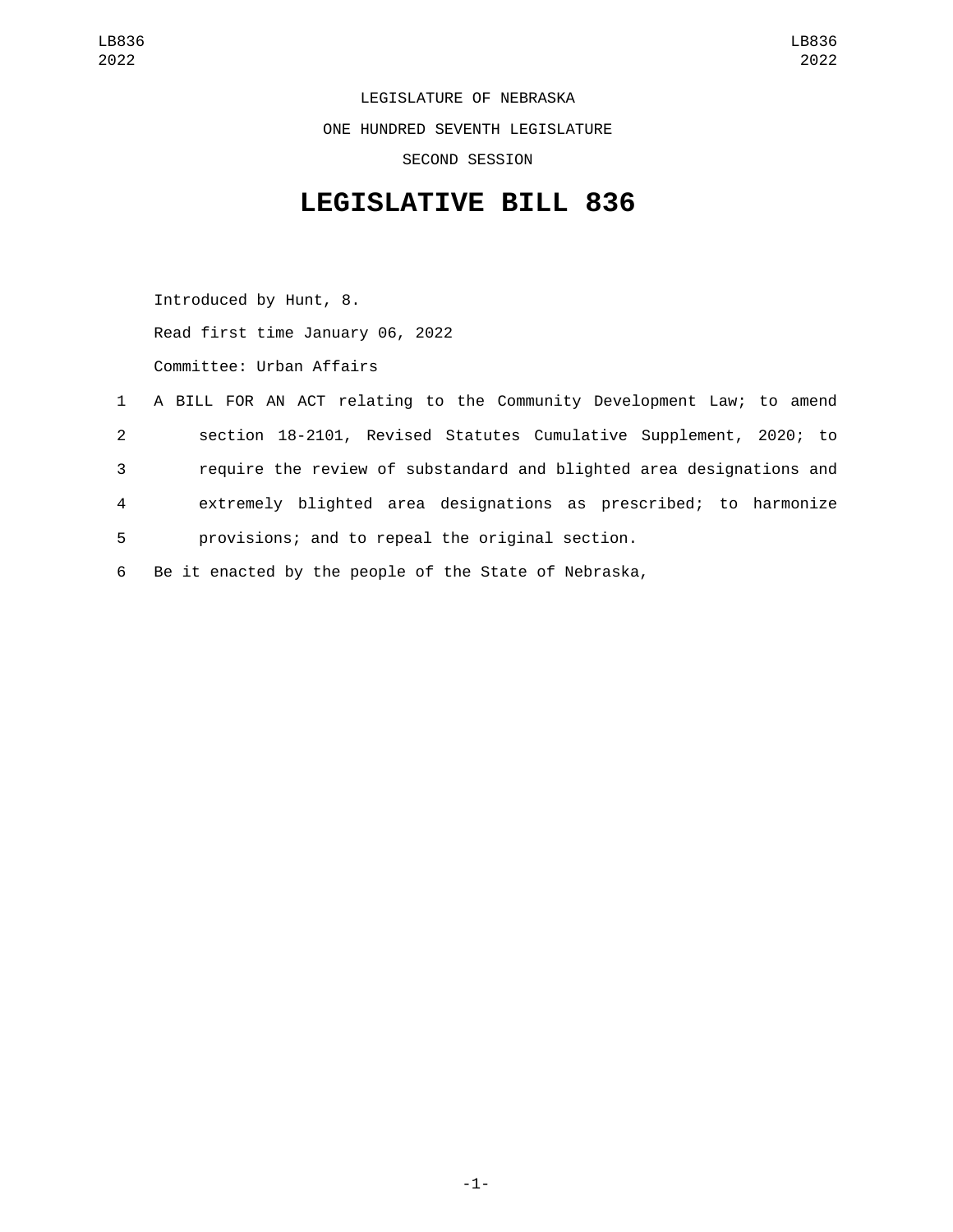Section 1. Section 18-2101, Revised Statutes Cumulative Supplement, 2 2020, is amended to read: 18-2101 Sections 18-2101 to 18-2155 and section 2 of this act shall be known and may be cited as the Community Development Law. Sec. 2. (1) On or before July 1, 2024, and on or before July 1 of every fifth year thereafter, each city containing an area that has been designated as a substandard and blighted area or an extremely blighted area for more than thirty years shall review such area to determine whether the area is still eligible for such designation. As part of such 10 review, the city shall: (a) Examine any study or analysis of such area conducted pursuant to section 18-2109 or 18-2101.02 to determine whether the conditions that 13 led to the relevant designation still exist; and (b) Examine the conditions within the area to determine whether the area still qualifies as a blighted area, a substandard area, or an extremely blighted area as such terms are defined in section 18-2103. (2) Upon finding that an area is no longer a substandard and blighted area or an extremely blighted area, the governing body of the city shall declare, by resolution, such area to no longer be a substandard and blighted area or an extremely blighted area. If the same area has been designated as both a substandard and blighted area and an extremely blighted area, the governing body of the city may remove both 23 designations in a single resolution. (3) Removal of a substandard and blighted area designation or an 25 extremely blighted area designation pursuant to this section shall not affect the validity of (a) any redevelopment plan or redevelopment project involving such area that was approved prior to the removal of such designation or (b) any bond, security for such bond, redevelopment contract, or agreement relating to such a redevelopment plan or 30 redevelopment project. Sec. 3. Original section 18-2101, Revised Statutes Cumulative

-2-